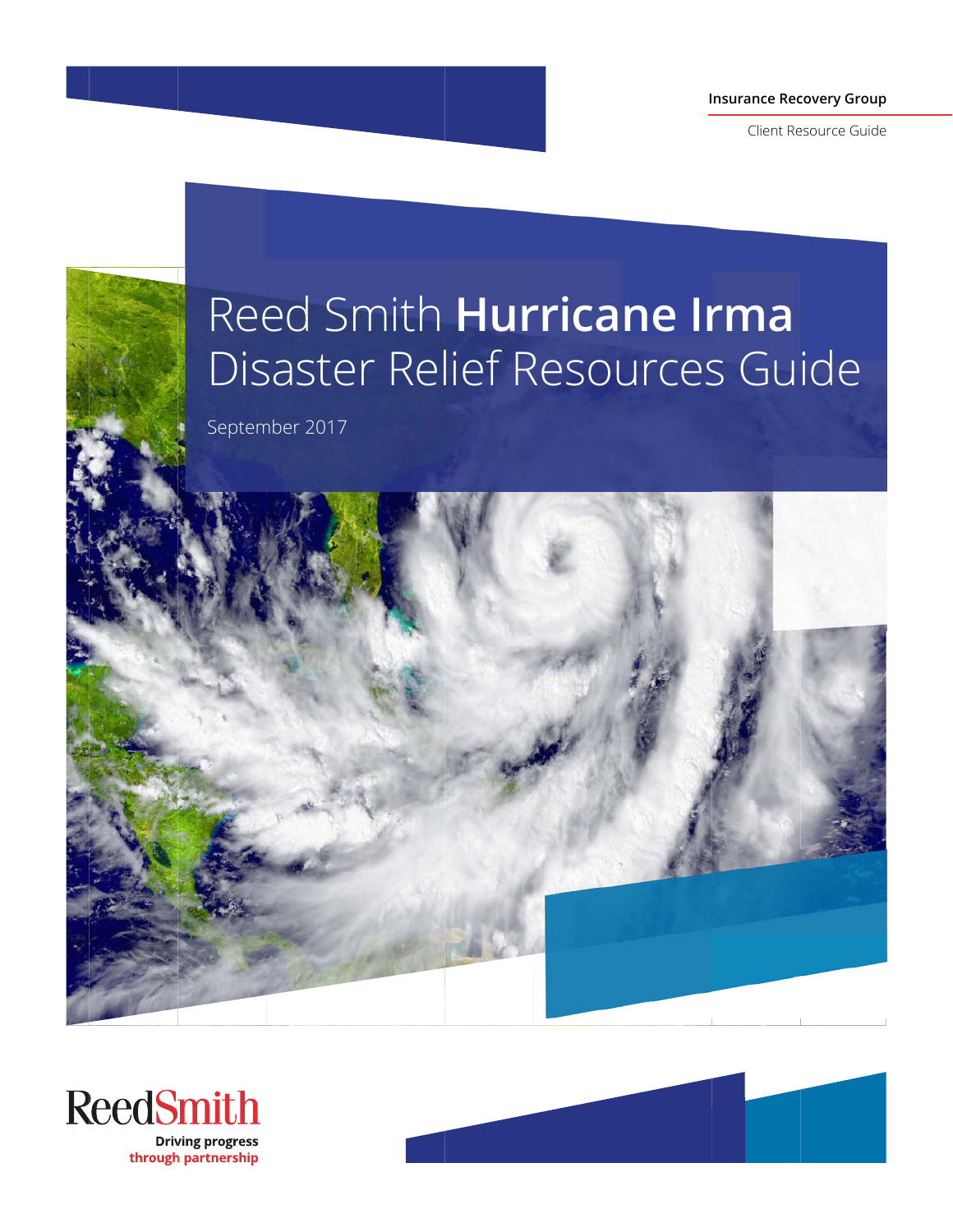## Reed Smith **Hurricane Irma** Disaster Relief Resources Guide

Individuals impacted by Hurricane Irma will generally have claims relating to flooding of their homes and/or automobiles. For homes, the entire floor of flooding must be cleared of impacted carpet/flooring, cabinets, dry wall up several feet, appliances, and personal property. Construction to repair flooded homes is expected to take five to 12 months, and individuals will need to obtain temporary housing for a prolonged period of time.

#### **Auto Insurance**

An estimated 500,000 to 1 million automobiles were damaged by Hurricane Harvey flooding in Texas, and comparable numbers can be expected from Hurricane Irma.

Automobile damage from flooding is generally covered under the Comprehensive coverage portion of the policy. Individuals should obtain a complete copy of their automobile insurance and submit a claim to their automobile insurer.

#### **Flood Insurance**

Flooding from Irma, particularly from storm surge, will impact a large number of homeowners. Only 42 percent of impacted homes along Florida's 38 coastal counties may have flood coverage.

Individuals with flood insurance under the National Flood Insurance Program (NFIP) should file a claim through their insurer. NFIP policies are often managed by an individual's regular home insurer. The form policy generally covers up to \$250,000 to repair/replace real property, and \$100,000 to repair/replace personal property. An advance of \$5,000 to \$10,000 is usually available, if needed, and homeowners need to follow NFIP guidelines to avoid mold (which is not covered).

Individuals should obtain complete copies, including endorsements, of all homeowner and flood policies, and file claims under both policies. FEMA information on filing NFIP flood claim is available here: https://www.fema.gov/nfipfile-your-claim. A proof of loss is generally required within 60 days of date of loss, although FEMA often extends the proof of loss deadline to one year following major disasters. Be sure to pay attention to deadline extensions through the FEMA website: https://www.fema.gov.

Under the NFIP standard policy, certain types of real property and all personal property are covered only at "actual cash value" or depreciated value, rather than at replacement value. A FEMA summary of the coverage available under the form NFIP policy is available here: https://www.fema.gov/media-library/assets/documents/12179.

NFIP insurance may also pay for the increased cost of compliance with codes, up to \$30,000. https://www.fema.gov/increased-cost-compliance-coverage. Generally, if more than 50 percent of the value of a home was damaged, there may be newer code requirements that must be met. Such codes may require raising the elevation of a home, demolishing it, or relocating to a new site.

#### **Homeowners Insurance**

Homeowners insurance may cover other types of damage, particularly wind damage, but generally excludes flood. Many homes may be damaged by both wind and flood. The Florida Supreme Court has held that where both covered and excluded causes of loss contribute to property damage (such as wind and rain), and no single cause can be considered the sole or "proximate" cause, the loss is covered *unless* the homeowners policy specifically contains "*anticoncurrent causation*" language in the policy, excluding coverage for damage resulting from both covered and excluded causes of loss. http://caselaw.findlaw.com/fl-supreme-court/1756307.html Determining the full scope of coverage available to homeowners will require careful review of applicable policy language, and will depend on the individual circumstances surrounding each loss.

Claims should be made immediately so an adjuster can inspect the property to determine if any damage is covered by the homeowners policy.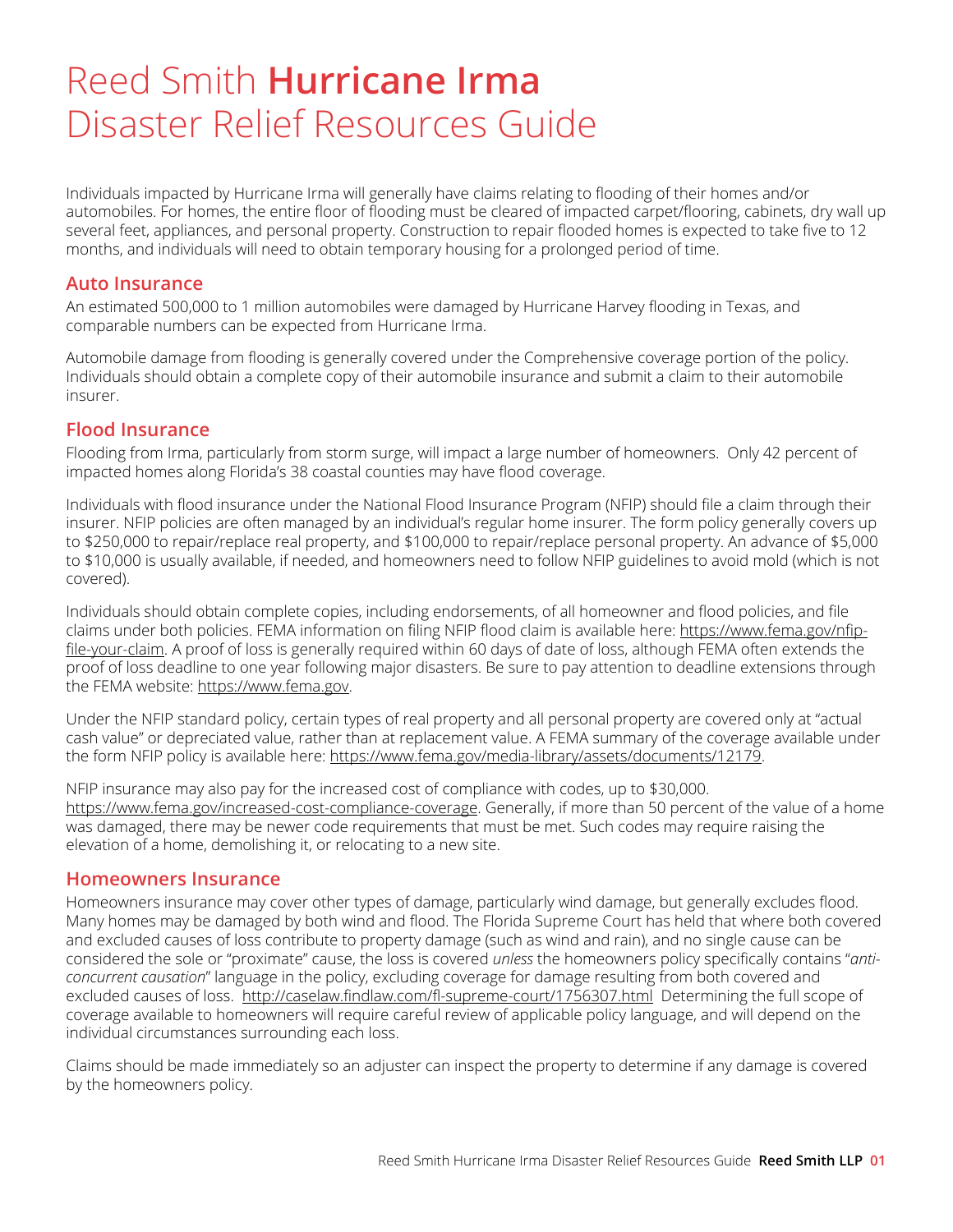#### **SBA Disaster Loans**

Even with flood insurance, most individuals will have a significant gap between their actual costs from the disaster and the insurance proceeds.

The Small Business Administration provides low interest (generally less than 3.5 percent) long-term loans to individuals impacted by disasters, up to \$200,000 to repair/replace real property, and \$40,000 to repair/replace personal property on their primary residence. Most people can demonstrate the economic ability to repay an SBA loan and qualify for the loan. Collateral is not necessary to qualify for an SBA disaster loan, i.e., the home does not need to have sufficient equity to cover the loan. A fact sheet about qualifying for the program is available here: https://www.sba.gov/sites/default/files/articles/sba-disaster-loans-faq.pdf

All impacted individuals should go through the process of applying for an SBA loan, because it impacts the ability to obtain certain FEMA assistance (that does not need to be repaid).

#### **FEMA Disaster Assistance**

FEMA aid is generally considered emergency assistance of last resort to help individuals find temporary housing, and to be able to return to their primary residence. FEMA aid is available for temporary housing, repair, replacement, housing construction, and other basic needs. The cap on assistance is about \$33,000 per household.

Individuals have 60 days from the date of the disaster to apply for FEMA disaster assistance, although the date is expected to be extended. Every impacted individual should immediately file for aid at https://www.disasterassistance.gov/.

Information from FEMA on Irma is available here https://www.fema.gov/hurricane-irma. Additional disaster recovery information from the Florida Division of Consumer Services is available here: http://www.myfloridacfo.com/Division/Consumers/HurricaneIrma.htm

FEMA assistance is generally not available if any other funding source is available, including insurance, an SBA loan, or private or other charitable donations. However, FEMA will advance immediate funds to individuals that they may need to pay back if those costs are ultimately covered by insurance or paid by another source.

FEMA temporary housing assistance is available regardless of income, generally for three months for homeowners and one month for renters, but that may be extended based on individual circumstances.

#### **Tenants Issues**

Individuals may have issues with their landlords involving the condition of the damaged premises. The lease governs the tenant's rights and generally requires that actions be taken in writing, such as a notice of termination. Individuals may need to negotiate with their landlords to delay or reduce rent, but ultimately it may be necessary to pursue legal action.

Here is a link to general information on tenant rights published by FloridaLawHelp.org: https://floridalawhelp.org/resource/disaster-information-for-renters-m-11?ref=q4Mox

#### **Replacing Original Documents**

Individuals may need to replace original documents. Copies of insurance policies may be obtained directly from the insurers. Proof of insurance may be available from a broker, who can assist with obtaining a full copy of any policy. Attorneys who assisted with home closings may have copies of deeds, mortgages, plats of survey and real estate appraisals (often with pictures of the home).

Here are some additional links to assist with that process:

Social Security Issues and to Replace Card https://www.ssa.gov/

Florida Driver's License Replacement http://www.flhsmv.gov/ddl/replace.html

Vital Records (Florida) apply online http://www.floridahealth.gov/certificates/certificates/

Vital Records (Other States) see www.cdc.gov/nchs/w2w.htm